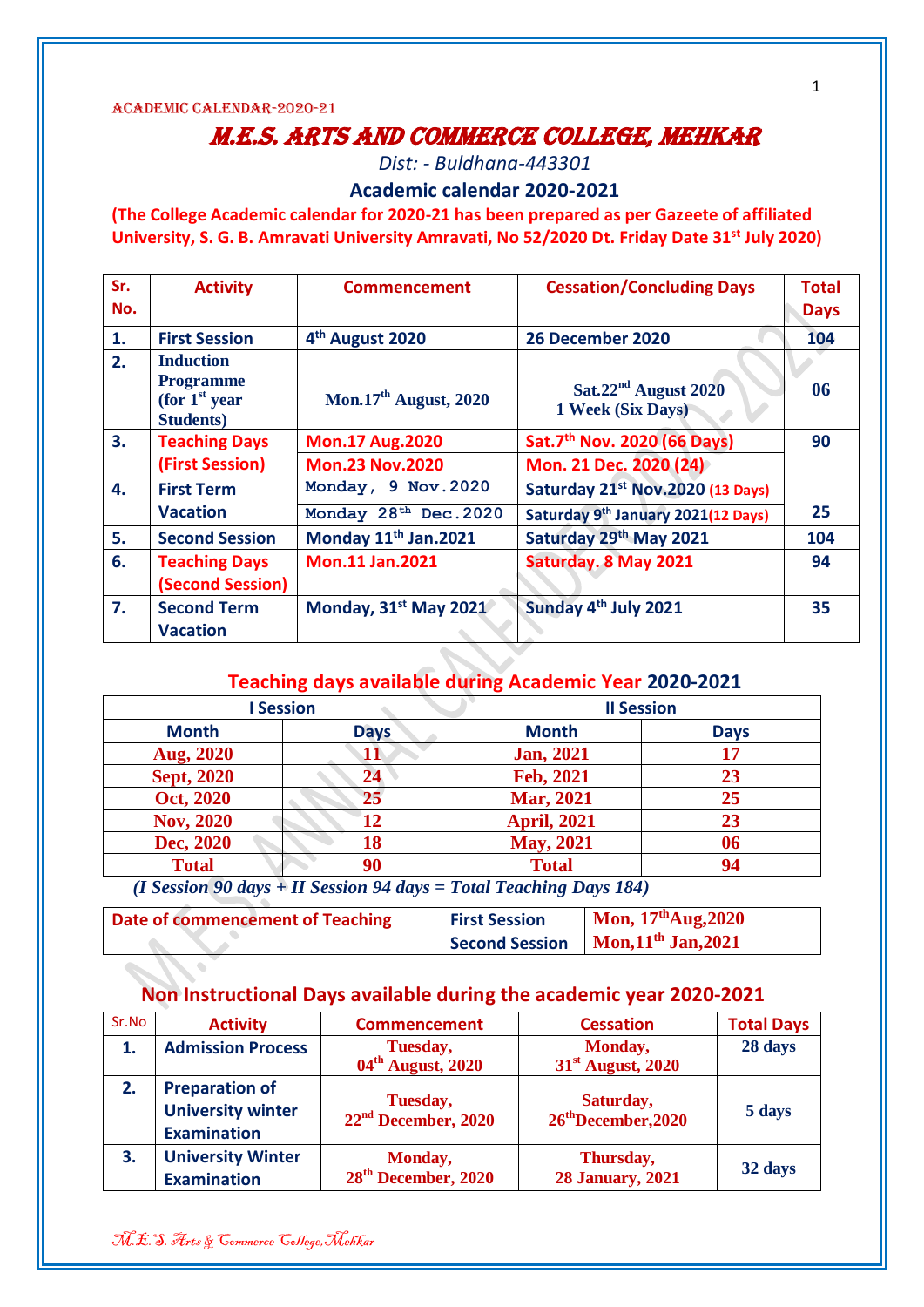| ACADEMIC CALENDAR-2020-21 |                                                              |                                        |                                        |         |
|---------------------------|--------------------------------------------------------------|----------------------------------------|----------------------------------------|---------|
| 4.                        | <b>Preparation of</b><br><b>Summer</b><br><b>Examination</b> | Monday,<br>$10^{th}$ May, 2021         | Saturday,<br>$29^{th}$ May, 2021       | 16 days |
| 5.                        | <b>College/University</b><br>(Summer)<br><b>Examination</b>  | Tuesday,<br>26 <sup>th</sup> May, 2021 | Friday,<br>$25^{\text{th}}$ June, 2021 | 30 days |

### M.E.S. Arts and Commerce College, Mehkar

*Dist: - Buldhana-443301*

#### **Holidays -2020-2021**

**S.G.B. Amravati University declared the following Public Holidays for the session 2020-2021 (As per university Gazeete No. 52/2020 of day Friday, date 31/07/2020)**

| Sr.No. | <b>Festivals/Holidays</b>          | Day & Date                                 |
|--------|------------------------------------|--------------------------------------------|
| 1.     | <b>Independence Day</b>            | Saturday, 15 <sup>th</sup> August, 2020    |
| 2.     | <b>Ganesh Chaturthi</b>            | Saturday, 22 <sup>nd</sup> August, 2020    |
| 3.     | <b>Gouri Poojan</b>                | Wednesday, 26 <sup>th</sup> August, 2020   |
| 4.     | <b>Anant Chaturdashi</b>           | Tuesday, 1st September, 2020               |
| 5.     | Sarvapitru Amawasyya               | Thursday, 17 <sup>th</sup> September, 2020 |
| 6.     | Mahatma Gandhi Jayanti             | Friday, 02 <sup>nd</sup> October, 2020     |
| 7.     | <b>Id-E-Milad</b>                  | Friday, 30 <sup>th</sup> October, 2020     |
| 8.     | <b>Gurunanak Jayanti</b>           | Monday, 30 <sup>th</sup> November, 2020    |
| 9.     | <b>Christmas</b>                   | Friday, 25 <sup>th</sup> December, 2020    |
| 10.    | <b>Republic Day</b>                | Tuesday, 26 <sup>th</sup> January, 2021    |
| 11.    | Chatrapati Shivaji Maharaj Jayanti | Friday, 19th February, 2021                |
| 12.    | <b>Mahashivaratri</b>              | Thursday, 11 <sup>th</sup> March, 2021     |
| 13.    | Holi (Dhulivandan)                 | Monday, 29th March, 2021                   |
| 14.    | <b>Good Friday</b>                 | Friday, 02 <sup>nd</sup> April, 2021       |
| 15.    | <b>Gudhi Padwa</b>                 | Tuesday, 13 <sup>th</sup> April, 2021      |
| 16.    | Dr. Babasaheb Ambedkar Jayanti     | Wednesday, 14 April, 2021                  |
| 17.    | <b>Maharashtra Day</b>             | Saturday, 01 <sup>st</sup> May, 2021       |
| 18.    | <b>Ramzan Id</b>                   | Thursday, 13 <sup>th</sup> May, 2021       |
| 19.    | <b>Buddha Pournima</b>             | Wednesday, 26 <sup>th</sup> May, 2021      |

2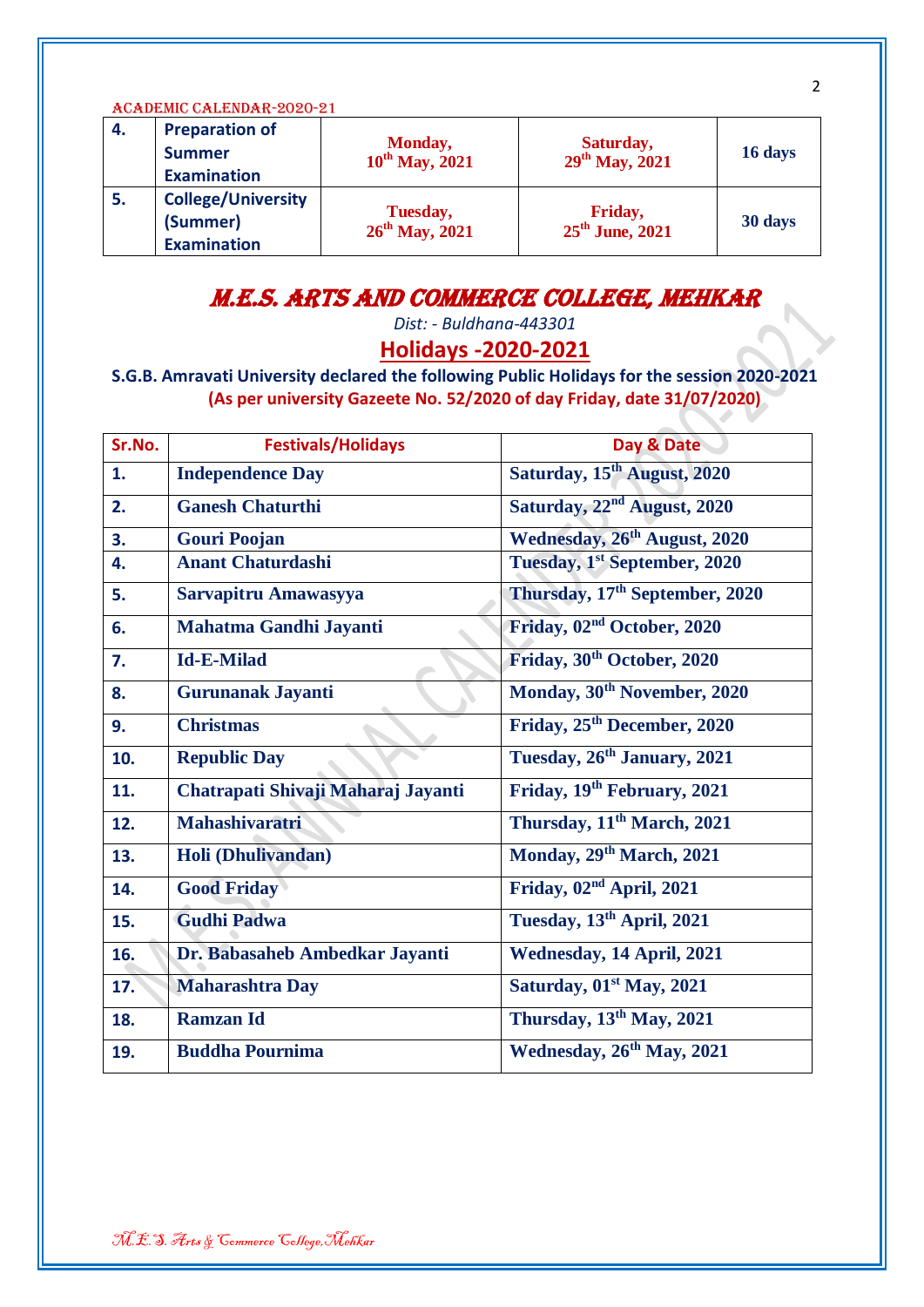## M.E.S. Arts and Commerce College, Mehkar.

**Academic Calendar 2020 -2021**

 **(Following events will be organized online/offline due to covide-19 outbreak)**

| Day                         | <b>Event</b>                                         | <b>Organizing Department</b>                        |
|-----------------------------|------------------------------------------------------|-----------------------------------------------------|
| 4 <sup>th</sup> August 2020 | <b>College Reopen</b>                                |                                                     |
| 4 <sup>th</sup> August 2020 | <b>Admission Process Starts</b><br>online/offline    | <b>Admission Committee</b>                          |
| 9 <sup>th</sup> August      | <b>August Kranti Din</b>                             | <b>N.C.C. &amp; N.S.S.</b>                          |
| 9 <sup>th</sup> August      | Dr.S.R.Rangnathan Jayanti                            | Library                                             |
| <b>14th August</b>          | Préparation of Independence<br>Day                   | N.C.C., N.S.S. & Sports Dept.                       |
| <b>15th August</b>          | <b>Independence Day</b>                              | <b>NCC, NSS, Sports &amp; whole</b><br>college unit |
| <b>21st August</b>          | Late N.G.Deshpande Jayanti                           | <b>Marathi Dept.</b>                                |
| <b>29th August</b>          | <b>National Sport Day</b>                            | <b>Game &amp; Sports Dept.</b>                      |
| 5th Sept.                   | <b>Teachers Day Célébration</b>                      | <b>Cultural Dept.</b>                               |
| 8th Sept.                   | <b>International Literacy Day</b>                    | <b>N.S.S. &amp; N.C.C.</b>                          |
| 11th Sept.                  | Aacharya Vinobha Bhave Jayanti                       | <b>Marathi Dept.</b>                                |
| 16th Sept.                  | 1. Kamgar Shikshan Din<br>2. Ozone Day               | <b>Economics &amp; Commerce Dept.</b>               |
| 27th Sept.                  | <b>Dr.S.R.Rangnathan Death</b><br><b>Anniversary</b> | <b>Library</b>                                      |
| 27 <sup>th</sup> Sept.      | <b>World Tourism Day</b>                             | <b>History &amp; English Dept.</b>                  |
| 2 <sup>nd</sup> October     | 1. Mahatma Gandhi Jayanti<br>2. Lal Bahadur Shastri  | <b>Cultural Dept.&amp; Political</b><br>Sci.Dept.   |
|                             | Jayanti                                              |                                                     |
| 17 <sup>th</sup> October    | <b>Anty Poverty Day</b>                              | <b>Economics Dept.</b>                              |
| 20 <sup>th</sup> October    | <b>National Integrity Day</b>                        | <b>Game &amp; Sports Dept.</b>                      |
| 14 <sup>th</sup> November   | Pandit Jawaharlal Nehru Jayanti                      | <b>Political Science Dept.</b>                      |
| 21 <sup>st</sup> November   | <b>Maharashtra Hutatma Din</b>                       | <b>History Dept.</b>                                |
| 28 <sup>th</sup> November   | <b>Mahatma Phule Death</b><br><b>Anniversary</b>     | Marathi Dept. & N.S.S. Dept.                        |
| 1 <sup>st</sup> December    | <b>Aids Awairness Day</b>                            | N.S.S. Dept.                                        |
| 6 <sup>th</sup> December    | <b>Dr.B.R.Ambedkar Death</b>                         | <b>Cultural Dept.</b>                               |
|                             | <b>Anniversary</b>                                   |                                                     |
| 10 <sup>th</sup> December   | <b>Human Right Day</b>                               | <b>English Dept. &amp; Political Dept.</b>          |
| 20 <sup>th</sup> December   | <b>Gadge Baba Death Anniversary</b>                  | N.S.S. Dept.                                        |
| 24 <sup>th</sup> December   | <b>National Consumer Day</b>                         | <b>Commerce &amp; Economics Dept.</b>               |
| 3rd January                 | Savitribai Phule Jayanti & Mahila                    | N.S.S. Dept.                                        |
| 2020                        | <b>Mukti Din</b>                                     |                                                     |
| 9 <sup>th</sup> January     | <b>National Tourism Day</b>                          | <b>History Dept.</b>                                |
| 12 <sup>th</sup> January    | <b>Youth Day</b>                                     | N.S.S. & Sports Dept.                               |
| 23rd January                | Subhashchandra Bose Jayanti                          | N.S.S. Dept.                                        |
| 25 <sup>th</sup> January    | <b>Préparation of Republic Day</b>                   | N.C.C., N.S.S., Sports Dept. &                      |

3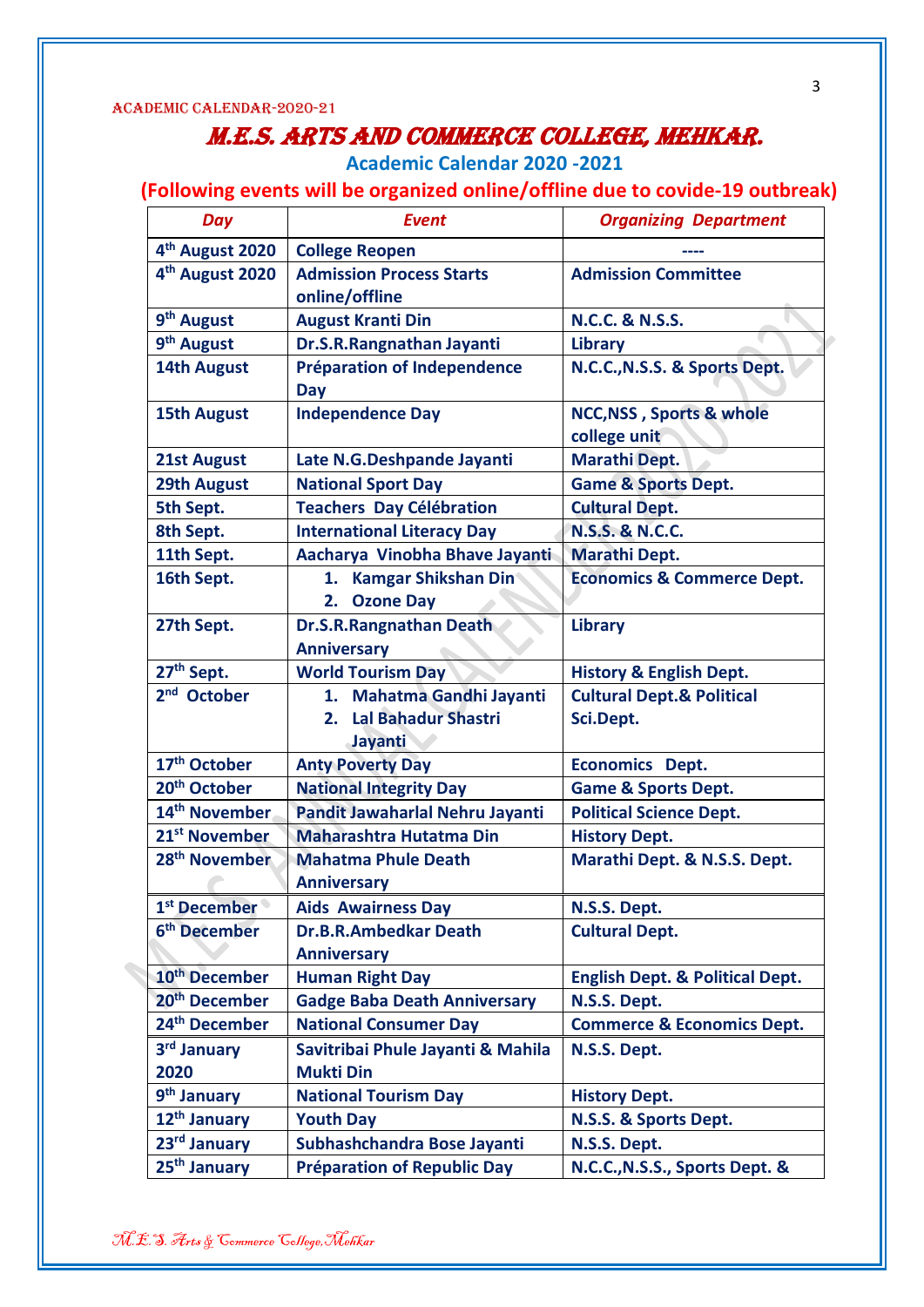|                           |                                           | <b>Cultural Dept</b>                 |
|---------------------------|-------------------------------------------|--------------------------------------|
| 26 <sup>th</sup> January  | <b>Republic Day Celebration</b>           | N.C.C., N.S.S., Sports Dept. &       |
|                           |                                           | <b>Cultural Dept</b>                 |
| 30 <sup>th</sup> January  | <b>Hutatma Din</b>                        | N.S.S. Dept. & N.C.C. Dept.          |
| 19 <sup>th</sup> February | Chatrapati Shivaji Maharaj                | <b>History Dept.</b>                 |
|                           | Jayanti                                   |                                      |
| 27 <sup>th</sup> February | <b>Marathi Din</b>                        | Marathi Dept.                        |
| 15 <sup>th</sup> March    | <b>World Consumer Day</b>                 | <b>Economics &amp; Commerce Dept</b> |
| 22 <sup>nd</sup> March    | <b>World Water Day</b>                    | N.C.C. Dept.                         |
| 7 <sup>th</sup> April     | <b>World Heath Day</b>                    | <b>Game &amp; Sports Dept.</b>       |
| 14 <sup>th</sup> April    | Dr. Baba Saheb Ambedkar Jayanti           | <b>Cultural Dept.</b>                |
| 23rd April                | <b>World Book Day &amp; Copyright Day</b> | <b>Library Dept.</b>                 |
| 23rd April                | <b>English Language Day</b>               | <b>Dept.of English</b>               |
| $1st$ May                 | <b>Maharastra Din</b>                     | N.S.S. & Sports Dept.                |
| $6th$ May                 | Chatrapati Sahu Maharaj Death             | <b>History Dept.</b>                 |
|                           | <b>Anniversary</b>                        |                                      |
| 14th May                  | Chatrapati Sambhaji Raje Jayanti          | <b>History Dept.</b>                 |
| $28th$ May                | Swatnryaveer Savarkar Jayanti             | Marathi Dept. & N.S.S.               |

- **All HOD, Coordinators, Conveners & Faculties of the college, kindly note down following Important Notes : follow & do needful accordingly:-**
- **1. All HODs of the Departments of the college are informed to prepare their Departmental Academic Calendar / Departmental plan of action for the session 2020-2021 and submit one hard copy to the Principal office up to dt. 31th August 2020.**
- **2. All faculties are informed to prepare their individual teaching plan, subject wise and semester wise for the year 2020-2021 and submit one hard copy to the Principal office, up to Dt. 31th August 2020.**
- **3. Take out Academic Dairy for the session 2020-2021 from the Administrative office of the college.**
- **4. Submit the Academic Dairy of the session 2019-2020 to the Principal office, up to Dt. 31th August 2020.**
- **5. Also submit all remain Academic Dairies of the last sessions, up to Dt. 31th August 2020.**